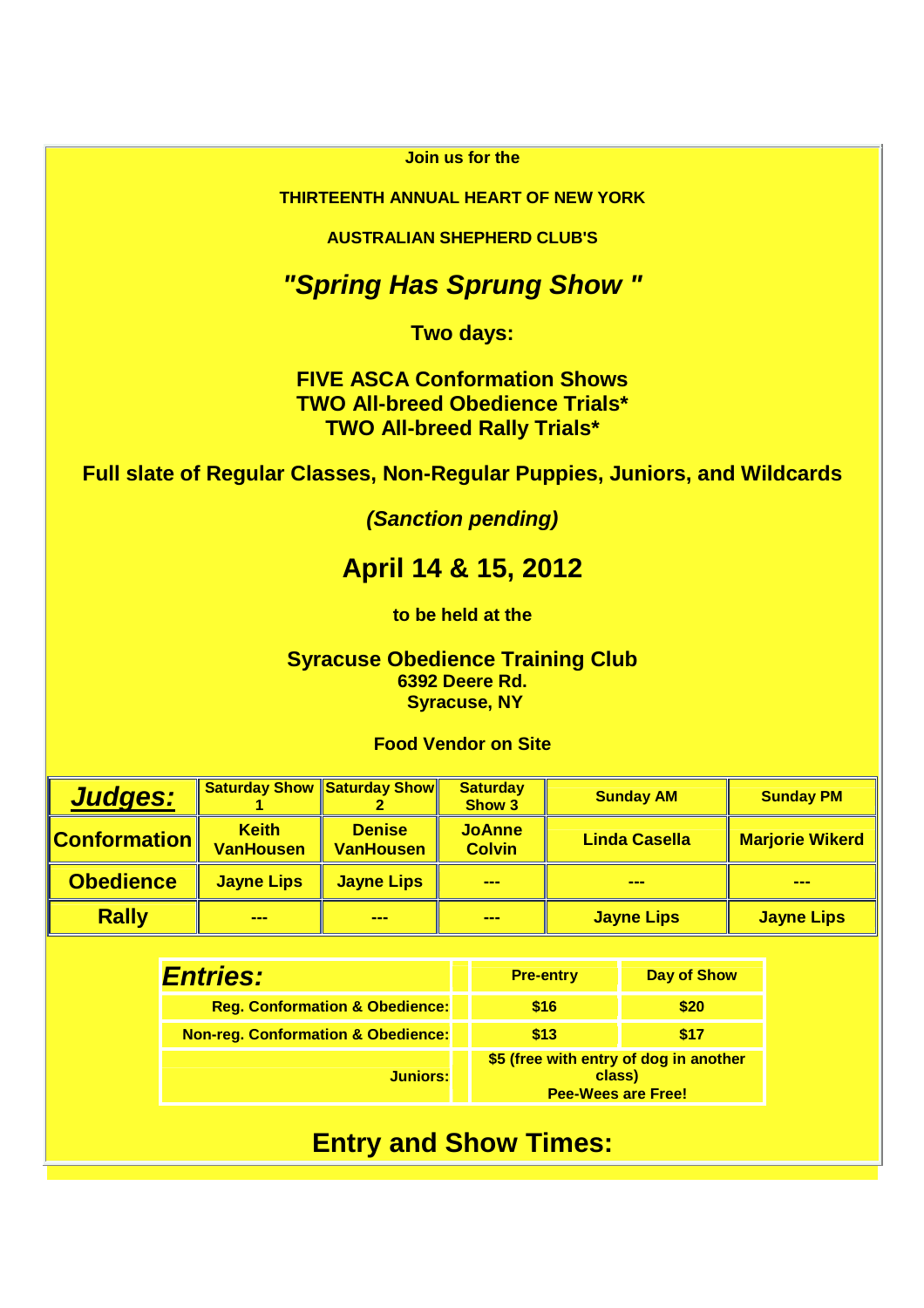**Saturday Show times:** 

**Show #1 Entries taken 8:00-8:30 am; Show will begin PROMPTLY at 9:00am Show #2 will begin 15 mins following the conclusion of show #1. Show #3 will begin 15 mins following the conclusion of show #2** 

**Sunday Show times:** 

**Show #1 entries taken 9:00-9:30 am Show will begin at 10:00 am. Show #2 will begin 30 mins following the conclusion of show #1** 

### **Pre-Entries:**

**Pre-entries are GREATLY appreciated!** 

# **Package deals available:**

**75.00 package deal for all 5 conformation shows- (pre entry only.) 60.00 package deal for 2 Obedience plus 2 Rally trials-(pre entry only) 50.00 package deal for non-reg. puppies all 5 shows -(pre entry only)** 

**Pre-entry deadline is April 4, 2012. Mailed entries must be postmarked by this date!** 

**PLEASE NOTE: Club members who work at this show will receive the pre-entry rate!** 

**Send Conformation pre-entries to: Hrthside1@aol.com; or Betsy Atkinson, 1799 Rt.91** 

**Fabius, NY 13063, 315-416-1121** 

**Send Rally & Obedience pre-entries to: bealsie2@gmail.com; or Susan Beals, 7400 West Kinney Rd, Cuyler, NY 13158, 607-423-5576** 

#### **HONYASC NOW ACCEPTS PAYPAL FOR ENTRIES!**

**send paypal payment to HONYASC@gmail.com Make checks payable to HONYASC**

#### **US FUNDS ONLY**

**\*A Note About ASCA Obedience Trials: ASCA sanctioned trials are open to all breeds and mixed breeds eligible for registry with another club (including AKC and AMBOR). This is an actual trial (not a match) and dogs of all breeds are eligible for titles. Dogs with titles or legs in other registries must begin at the novice level in ASCA. Visit the ASCA site for more details (asca.org).**